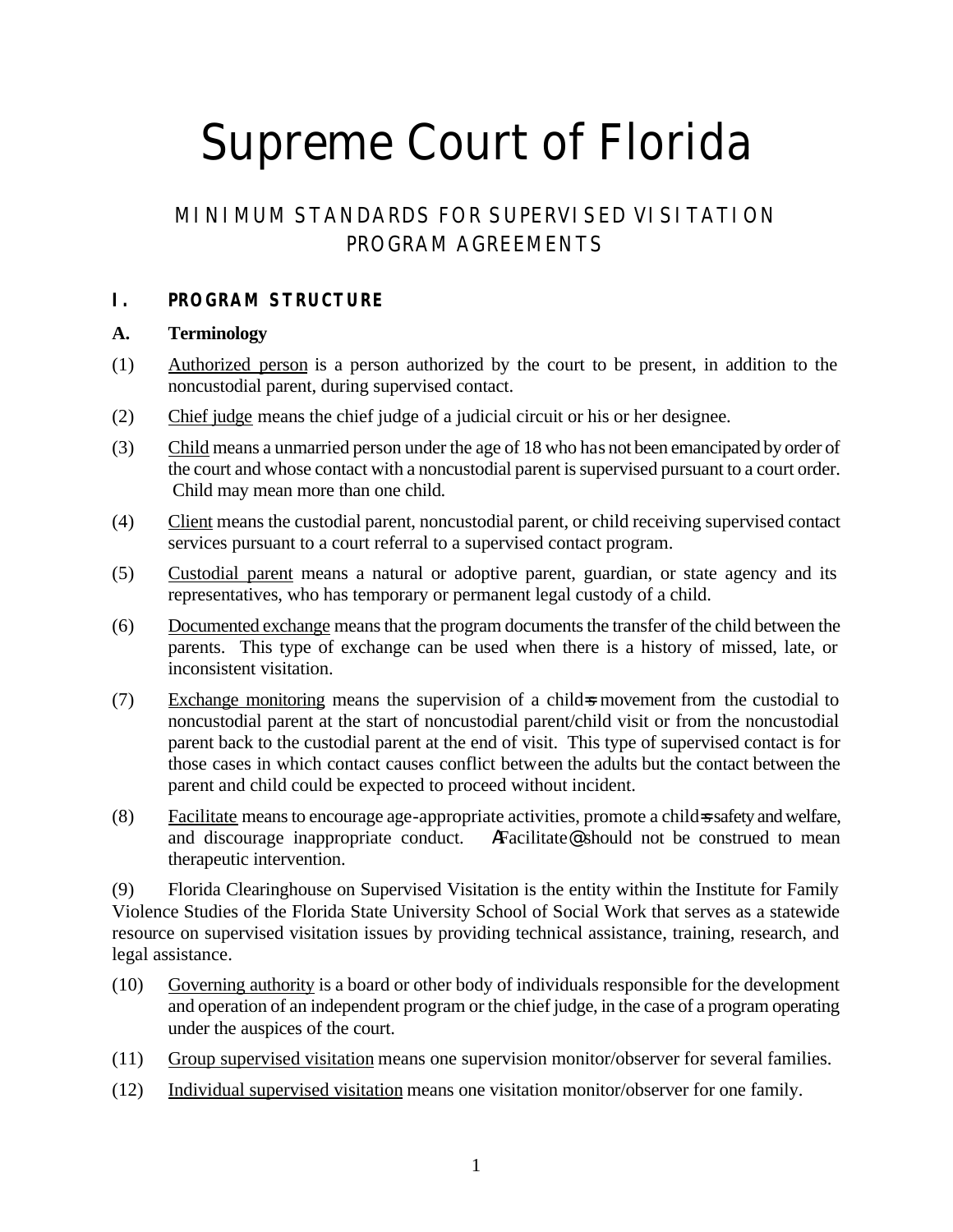- (13) Noncustodial parent may refer to a biological parent or other adult authorized by a court order to have supervised contact with the child.
- (14) Off-site supervision is supervision of contact between the noncustodial parent and child that occurs away from a site under the control of the program and visit supervisor. Off-site supervision may occur in a group setting or on an individual basis.
- (15) On-site supervision refers to the supervision of a noncustodial parent and child on a site under control of the program and visit supervisor. On-site supervision may include a range of closeness of supervision from continuous close monitoring to periods of time during which the noncustodial parent and child are intermittently monitored by video or audio. On-site supervision may occur in a group setting or on an individual basis.
- (16) Phone monitoring may be when the program contacts parties by phone to verify that visitation occurred as ordered, or when the program monitors an actual phone call between the parent and child.
- (17) Program means a person, society, association, or agency, operating independently or under the auspices of the court, that has entered into a program agreement with the chief judge of a circuit to provide supervised contact services pursuant to a program agreement and court order. Program may also include supervised visitation operating under the auspices of the court.
- (18) Program Agreement is a written understanding between the court and an independent provider of supervised contact services including, but not limited to, the scope and limitations of the provider=s services, the procedures for court referrals to the provider, and the manner and procedures for communicating with the court and providing written reports to the court. The Program Agreement incorporates the programs written operational policies and procedures.
- (19) Therapeutic Supervision is the provision of therapeutic evaluation or therapeutic intervention to help improve the parent-child interactions. Therapeutic supervision may only be provided by order of the court and only by trained certified or licensed mental health professionals.
- (20) Supervised Contact may include supervised visitation, monitored exchange, and third party exchange services provided by a program pursuant to a program agreement and court order.
- (21) Visitation Agreement is a written agreement between the program and each custodial and noncustodial parent including, but not limited to, specific rules, responsibilities, and requirements of the program and the consequences of failing to abide by the same. The visitation agreement shall also advise the clients that no confidential privilege exists as the programs records, except as provided by law or order of the court.
- (22) Visitation Monitor/Observer is the individual trained and authorized by a program to observe the contact between the noncustodial parent and the child and to document such observations, as provided by the program agreement and these standards.
- (23) Visitation Supervisor means the individual authorized to facilitate, intervene, and terminate a visit, if necessary. The visitation supervisor may also be the visitation monitor/observer.

#### **B. Purposes of Providing Supervised Visitation**

(1) To assure the safety and welfare of the child, adults, and program staff during supervised contact.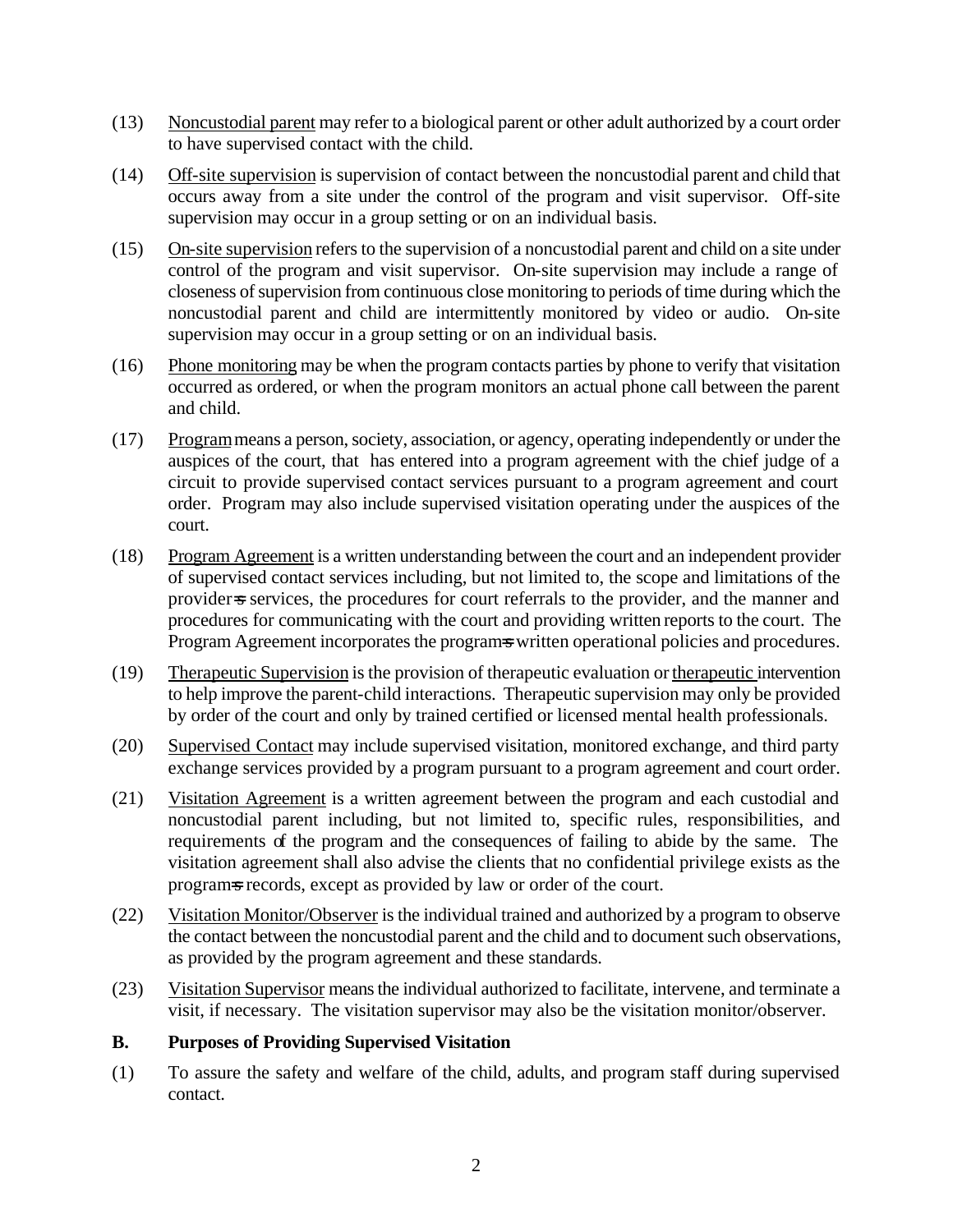- (2) To enable an ongoing relationship between the noncustodial parent and child by impartially observing their contact in a safe and structured environment and to facilitate appropriate child/parent interaction during supervised contact.
- (3) Where appropriate, to provide written information to the court regarding the supervised contacts.
- 3. Scope of Services

Supervised contact programs in each judicial circuit shall determine the range of visitation services offered, dependent upon available resources. If resources permit, services shall be offered for dependency, family law, domestic violence cases or other cases as designated by the chief judge. The scope of services should be clearly defined in the program agreement.

- 4. Guiding Principles
- (1) For all supervised contact services provided by a program pursuant to a court order, the primary obligation shall be to the court.
- (2) Supervised contact is not a long-term solution to a family=s problems. The short-term goal is to enable an ongoing relationship between the noncustodial parent and child by impartially observing their contact in a safe, healthy, and structured environment. The long-term goal is to facilitate unsupervised visitation in most cases and establish less structured supervision, where possible, in the remaining cases.
- **(3)** A program should be independent, accessible, safe, and designed to promote the welfare of the child and family and facilitate parent/child interaction during contact.
- **(4)** A program=s governing authority, training and experience of visitation supervisors, and other resources shall determine the range of services provided and number of clients served.

#### **E. Roles**

- (1) The chief judge in each judicial circuit has responsibility for:
	- a. the oversight of a program operating under the auspices of the court; and
	- b. entering into a program agreement with independent programs that are in compliance with minimum standards for providers of supervised contact services.
- (2) The role of the judge is to determine when supervised contact is appropriate and to ensure that referrals for supervised contact are comprehensive and specific as to the conditions under which the supervised contact is to occur, including the party responsible for the payment of fees for the supervised contact services. The judge shall also ensure that referrals are appropriate for the level of service available in a program.
- (3) The role of a program is to provide a safe, independent site at which supervised contact between the noncustodial parent and child may occur; to ensure that program staff have adequate training to observe the contact; and where appropriate, provide written information about such contact to the court.
- (4) The role of a program director/coordinator is to ensure the overall quality of services provided and he/she will also be able to assume roles associated with that of visitation supervisor.
- (5) The role of the visitation supervisor is to: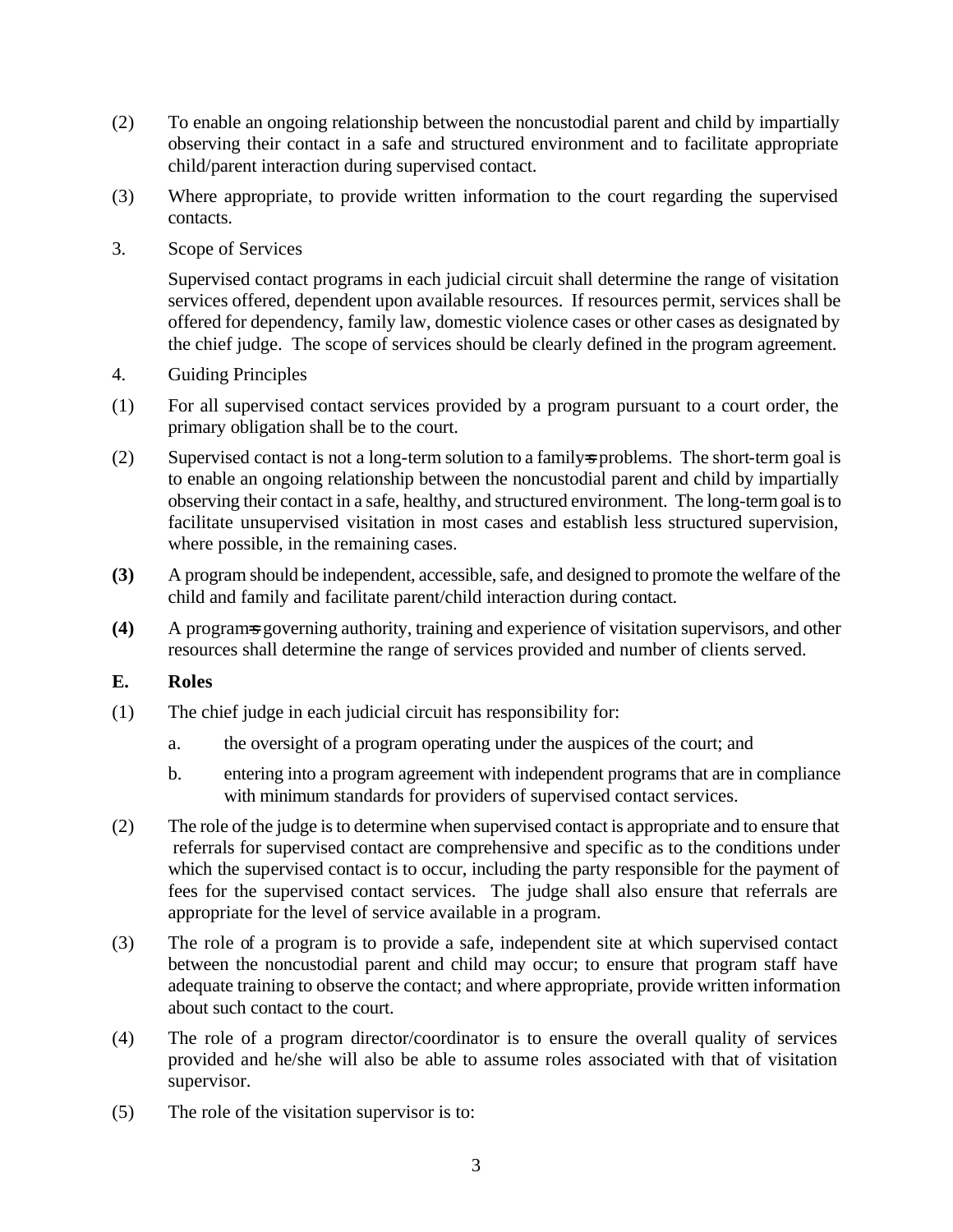- a. maintain independence from parties;
- b. ensure that contact between parties proceeds pursuant the visitation agreement and court order;
- c. relay relevant information relating to the child=s welfare between the custodial and noncustodial parent at the commencement and conclusion of supervised contact (e.g. special needs, medication, diet, etc.);
- d. intervene, where necessary or appropriate, to ensure the welfare of the child or parent;
- e. if necessary, facilitate child/parent interaction during the supervised contact;
- f. terminate the visit if the child=s safety or that of other parties or staff cannot be maintained;
- g. provide constructive feedback, correction, or redirection;
- 8. document the visits consistent with the program agreement.

The visitation supervisor may use a visitation monitor/observer to assist in these roles, but the supervisor is ultimately responsible.

#### **Commentary**

Nothing in these standards shall be construed to restrict the court in ordering supervised visitation or exchange by the Department of Children and Families, any private mental health professional, and/or other third party as designated in a court order.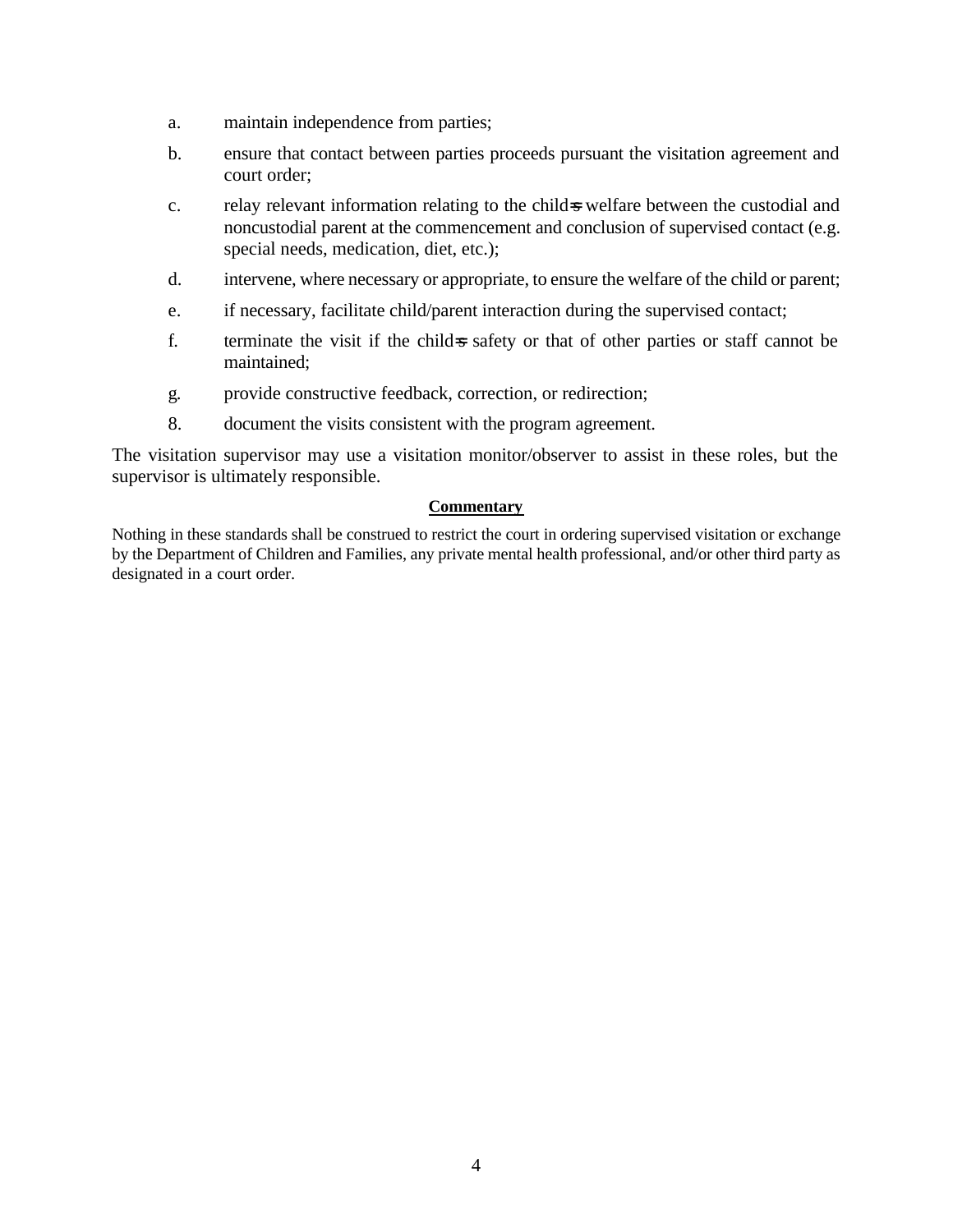# **II. PROGRAM ADMINISTRATION**

**A. Governing Authority.** Each program shall have a governing authority as defined in these standards.

#### **B. Administration of Programs**

- (1) All programs receiving judicial referrals shall comply with these minimum standards.
- (2) Program services shall be provided in a location suitable for the type of supervised contact services provided and be accessible for clients with various needs.
- (3) Independent programs shall annually submit an Affidavit of Compliance with these minimum standards to the chief judge.
- (4) The chief judge may monitor the programs for compliance with the program agreement.
- (5) In the event of a conflict between these minimum standards and local requirements, the chief judge may apply to the Chief Justice for waiver of applicability.
- (6) A program must immediately notify the chief judge of any changes to a program=s role, function, operational policies and procedures and/or capacity that affect the programs services provided to the court or its clients.
- (7) A program shall comply with all applicable local, state, and federal laws, statutes and/or regulations.
- **C. Operating Policies and Procedures.** A program shall have comprehensive written operating policies and procedures, which shall include, at a minimum:
- (1) types of services and manner in which they are provided;
- (2) case acceptance and discharge policies;
- (3) procedures for communication with the court, including how the program and the court will avoid impermissible ex parte communication;
- (4) procedures for providing reports to the court;
- (5) the visitation agreement;
- (6) payment of fees;
- (7) hours of operation that are accessible to use;
- (8) restrictions for transportation of children;
- (9) security measures and emergency protocol and/or procedures;
- (10) grievance procedures;
- (11) policies and procedures regarding release of information;
- (12) employment policies and policies governing the acceptance and discharge of volunteers, including: non-discrimination policies regarding the employee or volunteer's race, religion, gender, sexual orientation, national origin, age, disability, marital status; and policies that comply with the laws and regulations governing fair employment practices.
- **D. Case Acceptance**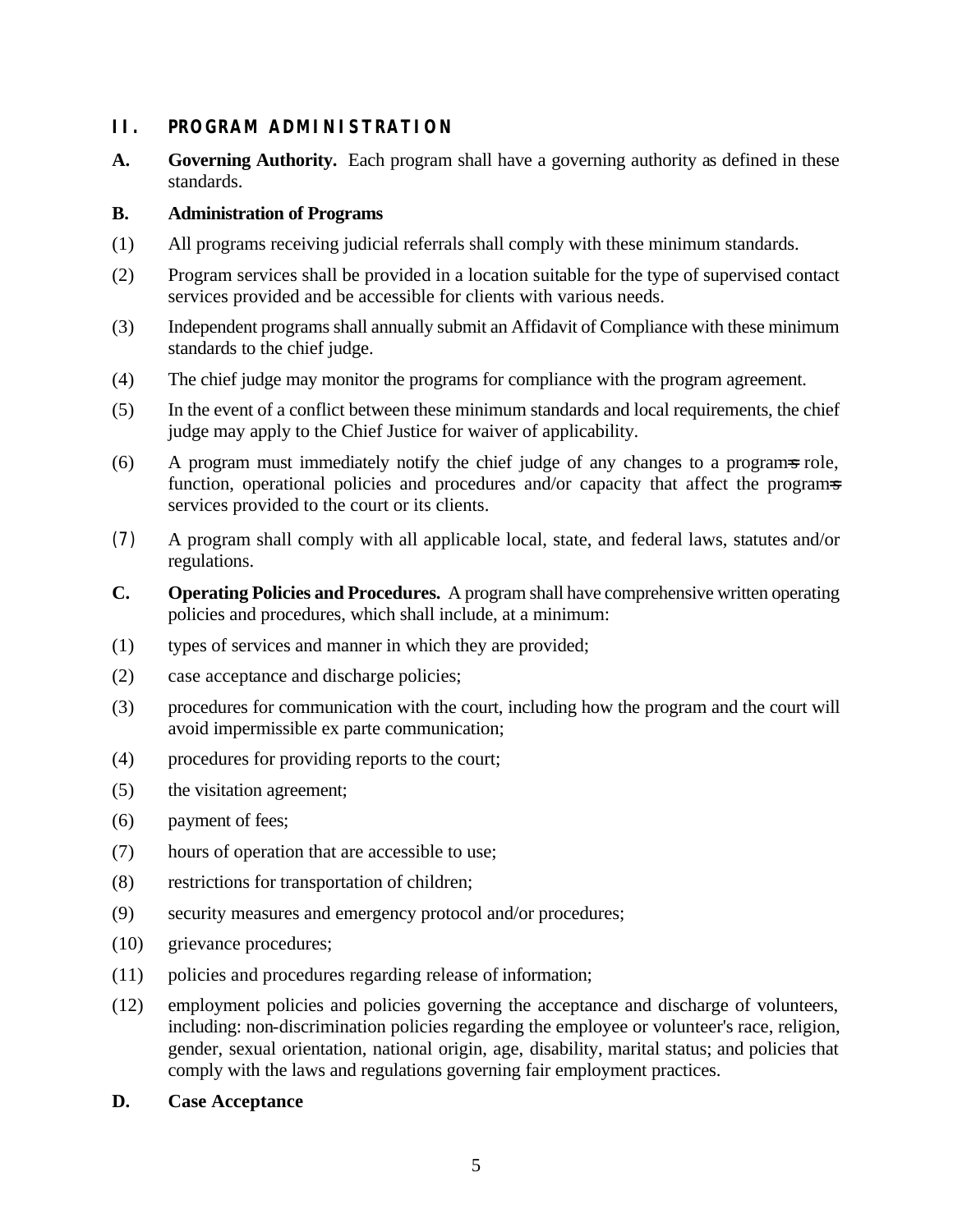- (1) Referrals from the court for any supervised contact service shall be by court order. However, these standards shall not preclude programs from entering into contracts with entities other than the court, such as the Department of Children and Families.
- (2) Upon referral and prior to accepting the case, programs will conduct an intake, for the purpose of obtaining relevant information about the case, the parents, and the child, including special needs of the child.
- (3) Programs shall not discriminate against any client due to race, religion, gender, sexual orientation, national origin, age, disability, marital status, or inability to pay.
- (4) A program shall decline to accept a case for which they cannot reasonably ensure the safety of all clients, program staff, and volunteers, including but not limited to the following reasons:
	- a. the volatile nature of the case or client;
	- 9. visitation supervisors are not adequately trained to manage issues identified in the intake;
	- 10. facilities are not adequate to provide the necessary level of security;
	- 11. insufficient resources; or
	- 12. conflict of interest.

#### **Commentary**

Programs are encouraged to provide services on a sliding fee basis for clients who have limited financial resources. The court and the program should consider developing a protocol for dealing with the nonpayment of fees, such as civil contempt or other coercive measures available to the court. Also, the court should consider assessing costs against a parent failing to participate in a scheduled supervised contact without good cause or proper notice to the program or other parent.

It is not intended that a program use its authority to decline a case because the program or its personnel believe that contact should not be allowed in a particular type of case or disagrees with a judge's decision to allow contact in a particular case.

#### **E. Intervene or Terminate Contact**

(1) A visitation supervisor shall intervene or terminate a supervised contact whenever he or  $\mathbf{\hat{k}}$ believes that the safety of clients, program staff, and volunteers cannot be reasonably ensured.

(2) A visitation supervisor may intervene or terminate a supervised contact for the following reasons:

a. One or both of the clients have failed to comply with the visitation agreement, the directives of the visit supervisor, or the court-s order of referral;

- b. The child becomes ill; or
- c. The child cannot be comforted for a period exceeding 30 minutes.
- (3) A visitation supervisor shall have the sole discretion to withhold presentation of any inappropriate item or gift from the noncustodial parent to the child.

#### **Commentary**

Failure to pay should not be confused with inability to pay. Ability to pay is determined by the court.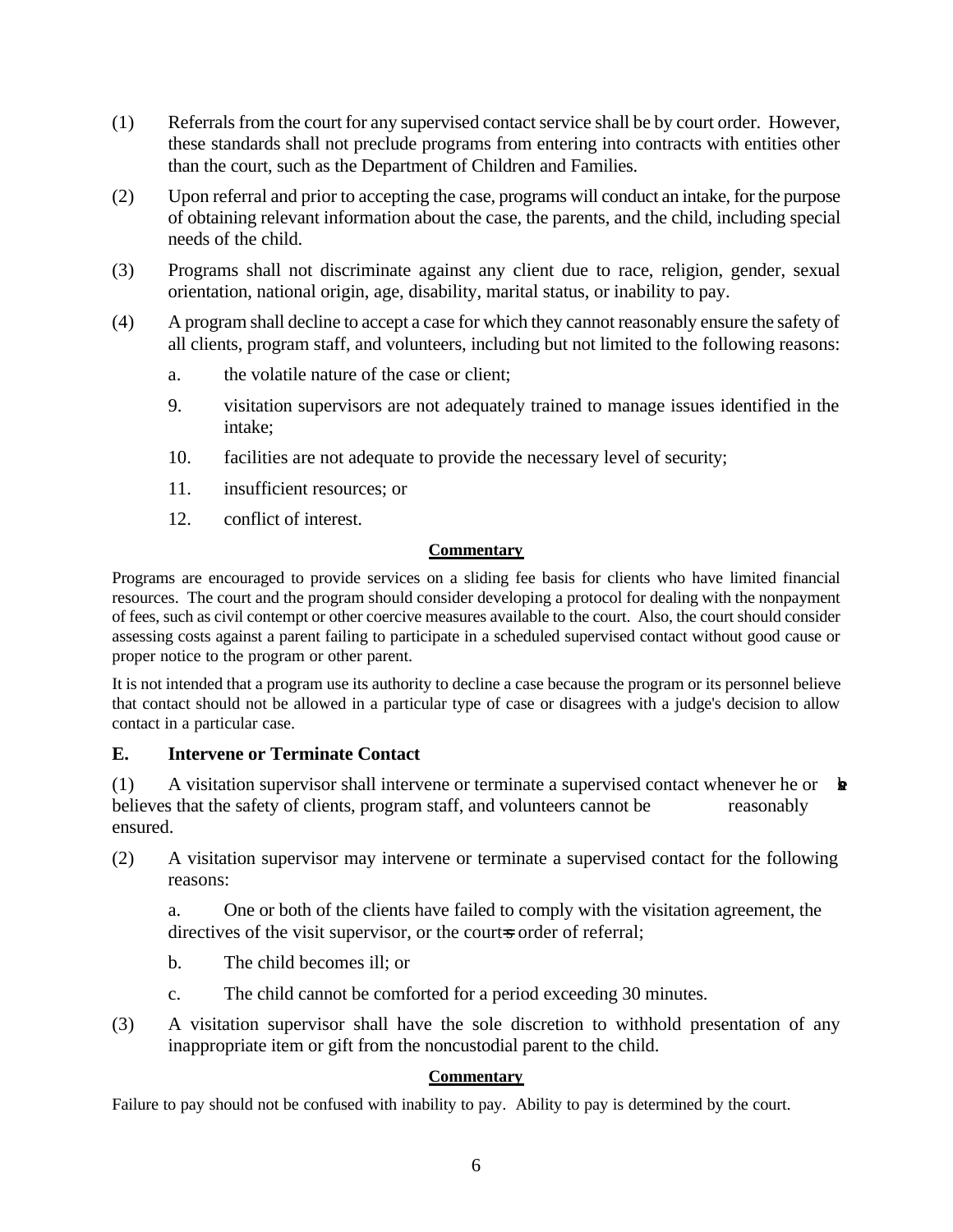### **F. Discharge**

- (1) A program shall suspend or discharge clients for the following reasons:
	- 1. termination of court referral;
	- 2. safety concerns that cannot be addressed or other issues involved in the cases that cannot be effectively addressed by the program.
- (2) A program may suspend or discharge clients for the following reasons:
	- a. the case places an undue demand on the programs resources;
	- 3. one or both of the clients have failed to comply with the visitation agreement, the directives of the visit supervisor, or the court-s order of referral;
	- 4. the client continually refuses to pay court ordered fees for supervised visitation services; or
	- b. expiration of the time limit set out by the program or visitation agreement.
- (3) A program shall immediately (within 72 hours) provide written notice to the court and the parties if:
	- a. program services have been suspended or terminated under a condition outlined above;
	- 5. the parties agree that they can manage visits or exchanges without supervision; or
	- 6. the parties violate specific terms of the supervised contact as provided in the court order for supervised contact.

#### **G. Records Management**

- (1) **Maintaining Records Generally.** A program operating under the auspices of the court shall maintain records pursuant to rule 2.075, Florida Rules of Judicial Administration; independent programs shall maintain all records for a period of 5 years from the last recorded activity, or until the child reaches the age of majority, whichever occurs first.
- (2) **Financial Records.** A program shall maintain appropriate and accurate financial records and follow generally accepted accounting principles.
- (3) **Policies and Procedures.** A program shall make written operating policies and procedures available for review, upon request of a client.
- (4) **Personnel Records.** A program shall maintain a written personnel record for each employee or volunteer, including but not limited to:
	- a. application or resume;
	- b. job title/description;
	- c. law enforcement records check;
	- d. copy of a valid photo identification card recognized in this state for the purpose of indicating a person-s true name and age;
	- e. documentation of employee or volunteer=s satisfactory completion of minimum training requirements provided in these standards; and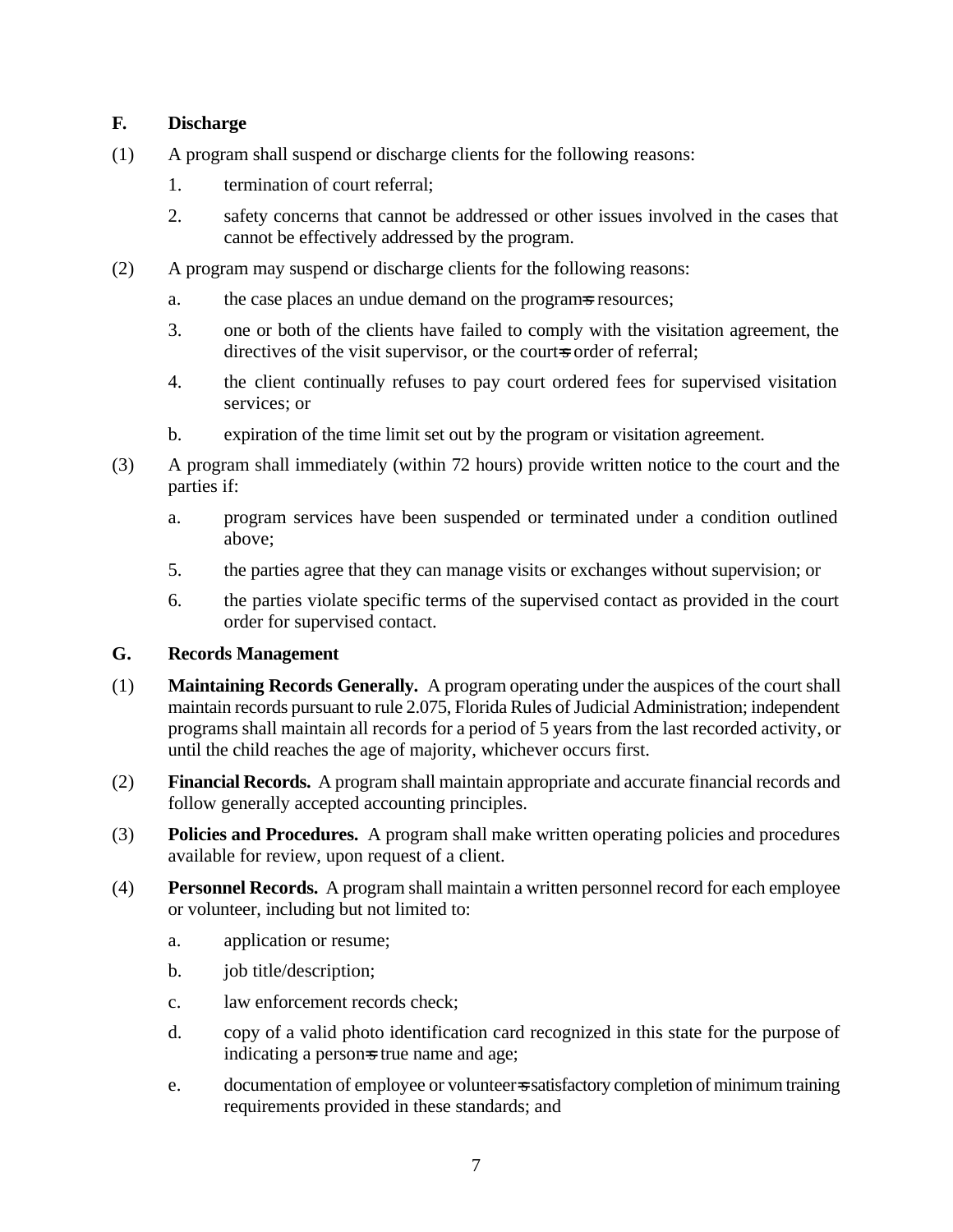- f. any other documents obtained or created by the program pertaining to the employee or volunteer.
- (5) **Client Records.** A program shall keep records of all supervised contact services provided pursuant to court order, including but not limited to:
	- a. intake information to include at a minimum:
		- 1. case name, case number, and nature of referral;
		- 2. division of court;
		- 3. court order/referral to program;
		- 4. photo identification of custodial parent, noncustodial parent, authorized person, and persons authorized to deliver, pick-up, or transport a child, excepting an authorized agent of the Department of the Child and Family Services;
		- 5. safety and medical concerns; or
		- 6. photo and authorization for alternative custodian, if any.
	- b. written correspondence concerning each client or case, including reports to the court; and
	- c. cancellations, closures, documentation and written observations, if any.

#### **H. Disclosure of Case Information.**

A program shall maintain all records in a discrete manner and shall not disclose, or participate in the disclosure of, information relating to a case to any person who is not a party to the cause, except in reports to the court or as provided by law or court order. Each program shall have a policy protecting any information that might reveal the location of domestic violence victims and their children or any other information that is confidential, as provided by law or order of the court. Release of case information shall be covered by written policies and procedures.

#### **I. Out-of-Circuit Referrals and Courtesy Monitoring**

A program has the sole discretion to accept or decline a case referred by the court from another jurisdiction. When such cases are accepted, the program must direct all communication to the referring court.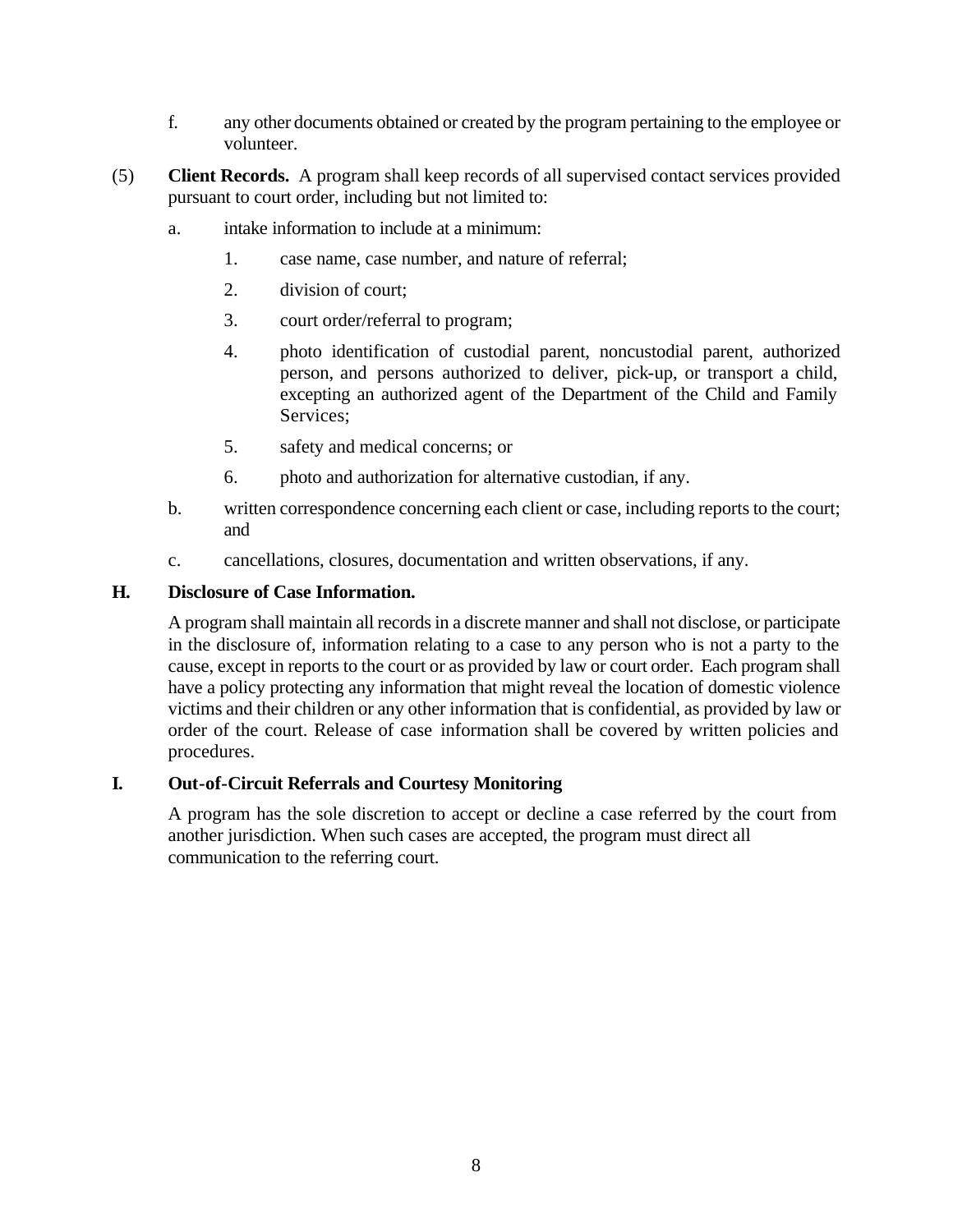#### **J. Complaints**

- (4) A program must have written procedures regarding the internal management of complaints lodged by clients, or any other party to a case.
- (5) If complaints cannot be resolved through a program=s internal grievance procedure, the complaint may be brought to the courts attention by motion to the court.
- (6) Complaints about a program=s operational policies and procedures, administration, or management must be directed to the chief judge for resolution.

#### **K. Security**

- (1) A program must have written security policies that include:
	- a. evacuation procedures in case of an emergency;
	- b. agreements with local law enforcement;
	- c. handling of critical incidents such as violent, dangerous, or inappropriate behavior of clients, for example, the attempted abduction of a child; and
	- d. handling of medical emergencies, client, staff, or volunteer injuries, and worker=s compensation procedures.
- (2) A program must take reasonable security precautions, including an intake and case review procedure, for identifying cases that may have security issues and risks prior to providing supervised contact services.

#### **L. Insurance**

A program must have general and liability insurance for staff and volunteers.

#### **Commentary**

It is not intended that programs operating under the auspices of the court obtain general and liability insurance in addition to that provided by risk management in the court system.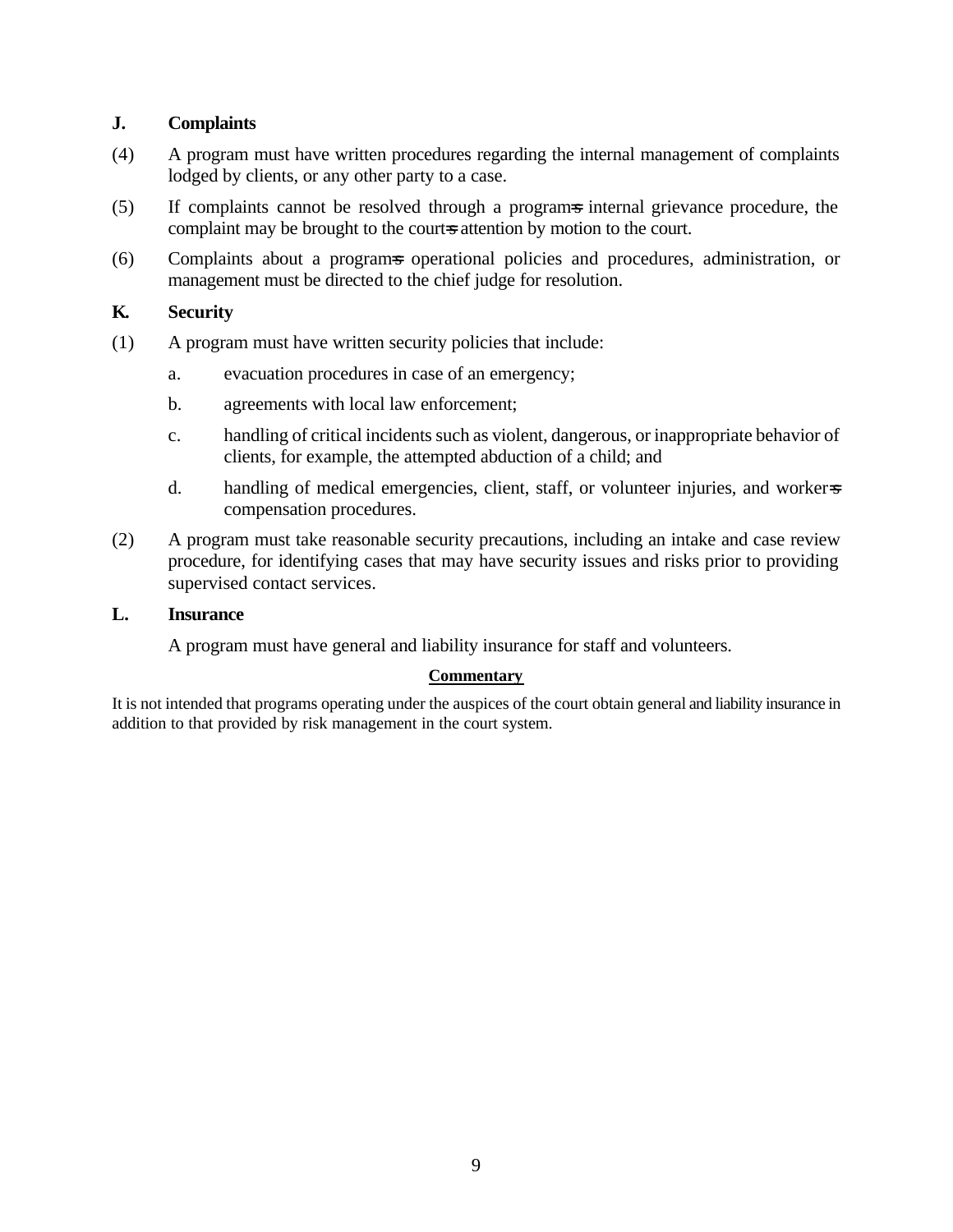# **III. PROGRAM STAFF/VOLUNTEER CERTIFICATION AND TRAINING REQUIREMENTS**

#### **A. General Requirements**

Prior to receiving assignments from the program, all program staff, whether paid or volunteer, who have direct contact with program clients or children, must have:

- (1) attained the age of 19 years;
- (2) acceptable results of a background check in accordance with Florida Department of Law Enforcement standards for child care providers;
- (3) attended a screening interview with the Program Director/Administrator or his/her designee that includes:
	- a. an application review;

b. having executed a signed statement which addresses the areas of confidentiality;

- c. having executed an affidavit of moral character; and
- e. having executed an affidavit of disclosure that lists any and all active pending criminal or civil litigation;
- (4) successfully completed any additional training requirements for the position as specified in this section.

#### **Commentary**

These requirements shall not apply to individuals, groups, or organizations who may be providing special services to the center (e.g., maintenance, cleaning, or other Ain-kind@ or school public services) requirements which are unrelated to direct supervised visitation services.

#### **B. Employment Categories and Specific Requirements**

(1) **Program Director/Administrator.** A program administrator is responsible for the operation of the center, employment and supervision of staff, and the administration of programs. Employment and volunteer applicants, regardless of qualifications, shall be accepted and/or terminated at the discretion of the Program Director/Administrator. Persons acting in this capacity by a different title in any center shall meet the qualifications, and have the authority, of a Program Director/Administrator. Persons performing in this capacity report directly to the governing board or the governing authority for the program.

#### **Minimum Qualifications:**

Graduation from an accredited college or university with a bachelor-s degree in social services or related field. Progressively responsible experience in the area of child abuse, domestic violence, custody, visitation and/or family issues may substitute for the recommended college education on a year for year basis; and

Two (2) years professional experience which includes knowledge of child abuse, domestic violence, custody, visitation and/or family issues.

Demonstrated proficiency in competency based training as specified by the Florida Clearinghouse on Supervised Visitation.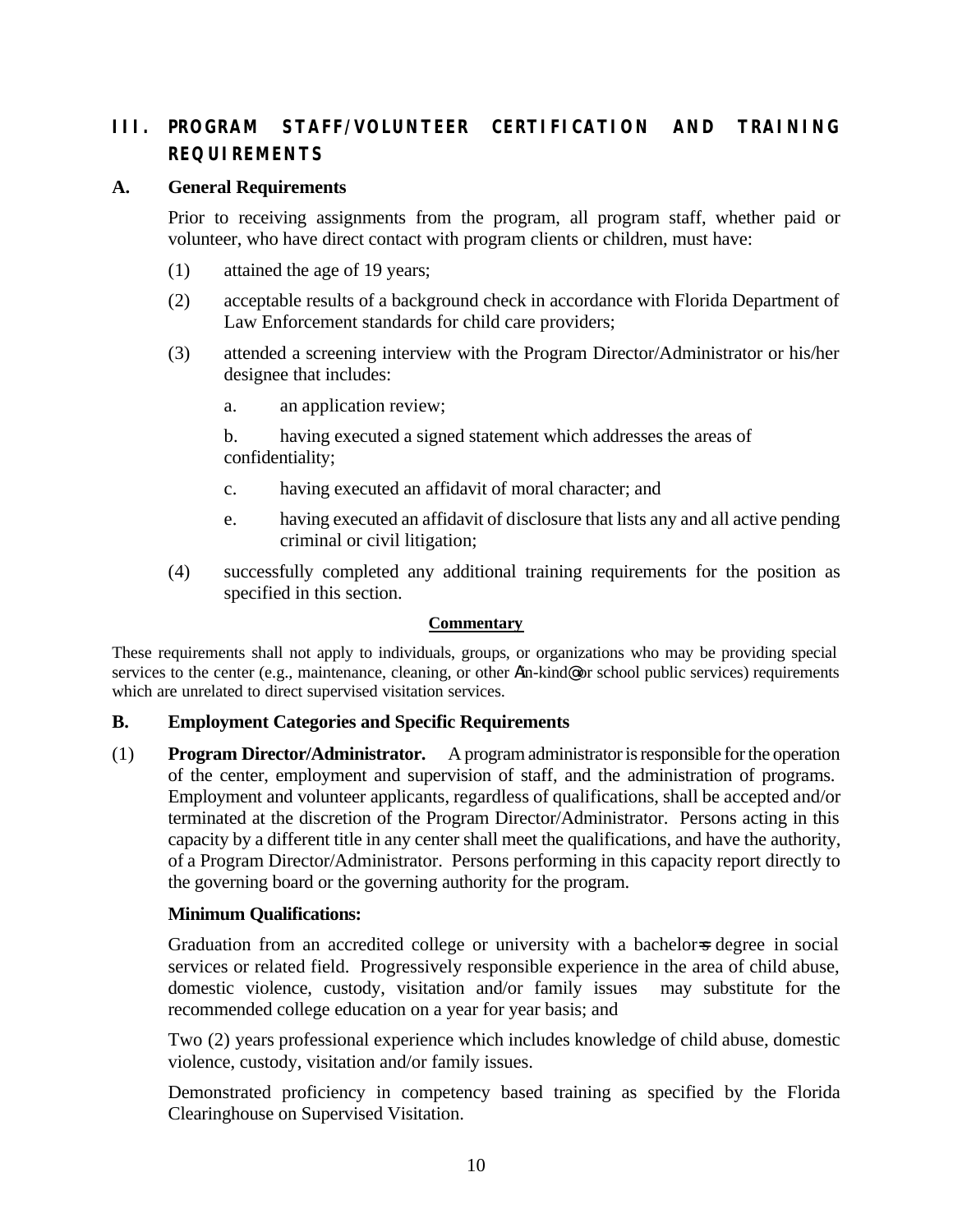(2) **Visitation Supervisor and Monitor/Observer.** Persons performing in this capacity are responsible for supervising noncustodial parent contact with children in accordance with the programs goals and objectives. They may record observations of visits on the centers standardized form, complete checklists, and may prepare reports to the court, as provided in Section IV of these standards.

**Minimum Qualifications:** Prior to supervising visitations, persons in this capacity shall complete:

Two (2) hours of orientation training in the following areas: practice, policy and procedures; use of forms; confidentiality; security; levels of supervision; observation techniques; and recording observations; and

Five (5) hours in a mentoring program with a practicing supervised visitation monitor either at an existing visitation program or with a licensed professional who has at least one (1) year of experience in supervising visitations.

# *Training:*

Demonstrated proficiency in competency based training as specified by the Florida Clearinghouse on Supervised Visitation, which shall include, but shall not be limited to the areas of child development, child abuse indicators, mental health, substance abuse, parental alienation, domestic violence, cultural diversity and crisis intervention.

(3) **Clerical/Maintenance Staff.** Clerical staff provide services in the program office, or in areas of the program where specialized training in visitation supervision techniques is not required.

#### **Minimum Qualifications:**

Educational level, or work experience, sufficient to meet the responsibilities of the specific  $task(s);$  and

Completion of an orientation program of at least two (2) hours which includes an overview of the center=s goals and objectives, the assignments of administrative staff, confidentiality, and security for clients and staff.

(4) **College Interns.** College interns perform services under the guidance and direction of the program director or visitation supervisor staff. The internship shall be a learning experience with specific goals and objectives. Besides the general requirements specified for other staff who have contact with clients, interns shall meet the following additional qualifications:

Enrollment in an accredited four year college or university and official enrollment in a practicum/internship program under the supervision of a college instructor/administrator;

Official enrollment in a college or university in an area of major studies related to the function of the center;

Presentation of clearly defined educational goals and objectives related to supervised visitation.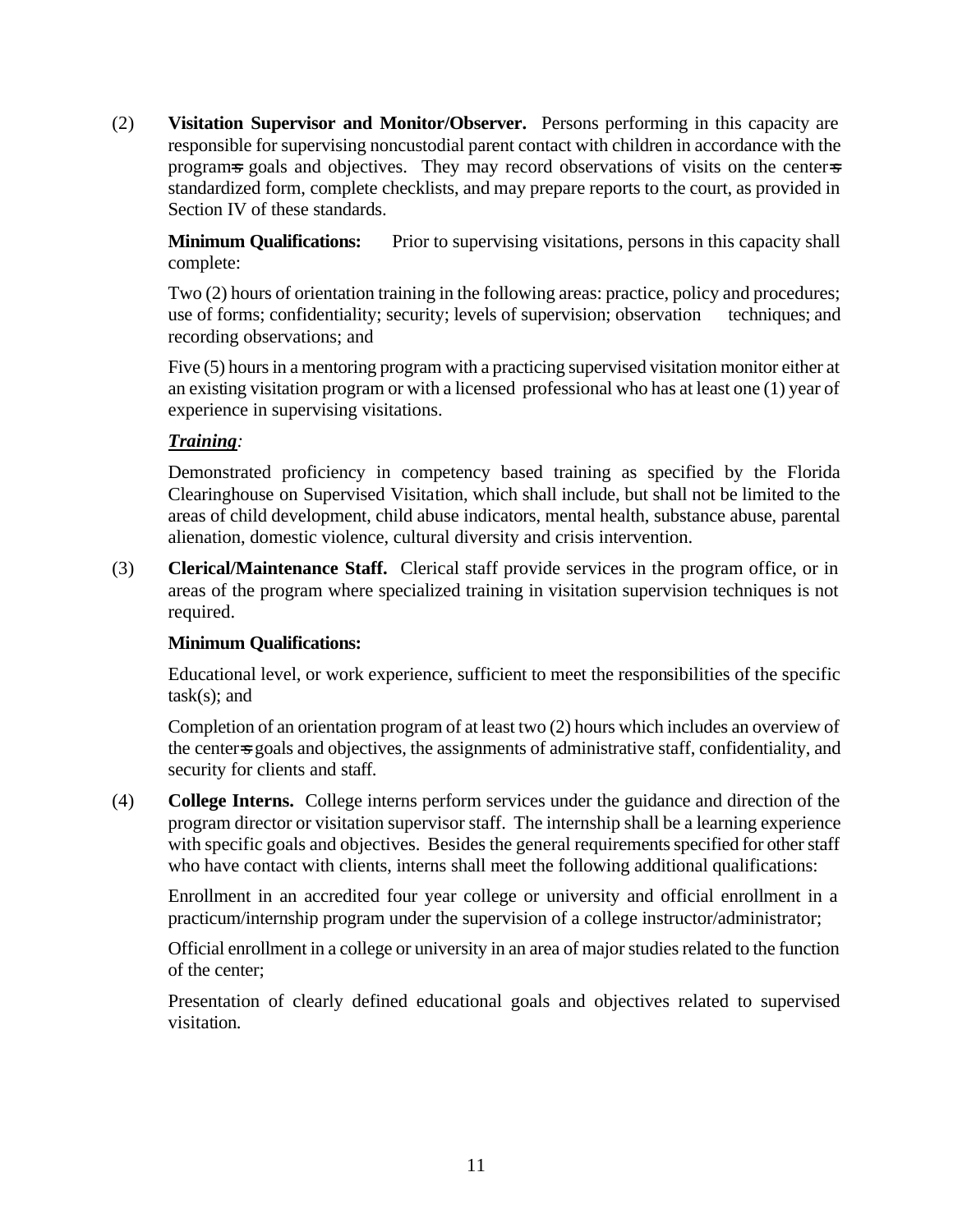# **IV. REPORTS TO THE COURT**

Each circuit is responsible for developing an agreement with local providers which sets forth procedures for providing reports to the court. Regardless of the procedures or format selected, programs should use checklists or clear and concise statements to record what happens during the contact and should avoid including opinions and judgments. The supervisor should only report attendance and observable behaviors. These standards should specifically address:

#### **A. Frequency of Reports**

- (1) immediately upon incident;
- (2) upon request from the court or other agency;
- (3) by subpoena; or
- (4) periodically.

#### **B. Reporting Method**

- (1) written; or
- (2) verbal.

#### **C. Report Format**

- (1) **Detailed Observation.** Detailed observations offer a comprehensive account of events that took place between the noncustodial parent and child. Providers may use a checklist during the visit which records the level of adherence to visitation arrangements by the parent, for example, compliance with scheduling and program rules. Providers may also wish to include an objective account of all behaviors and actions observed between the parent and child as they occur.
- (2) **Summary**. Summary reports provide an overview of the interaction that took place between the parent and child during a supervised visit. The summary report must be factual, objective and absent of any professional recommendations. Unlike the detailed observation report, the summary report shall not contain a comprehensive list of all behaviors observed between the parent and child. Instead this report is meant to provide the court with a brief synopsis of the visitation.
- (3) **Incident**. Incident reports provide a detailed account of potentially harmful behavior exhibited by a parent or child, either towards another client or program staff, during the supervised contact. Typically the provider observes a behavior or action from the parent **the** he/she perceives as an indication for alarm and will immediately submit a detailed account of the incident. This account would include, when the incident took place, what initiated the behavior, how the incident occurred, the reaction of the clients, and the action(s) taken. Once again, this shall strictly be a factual account and shall not offer a professional opinion as to what course of action should be sought regarding this incident.
- (4) **Evaluative.** Evaluative reports provide an assessment which offers professional opinions and recommendations as to the observed contact between the parent and child. Such reports should be completed by a licensed mental health professional or otherwise qualified professional. Without prior approval from the chief judge, or from the court, a program should not offer a report that provides recommendations or expresses opinions, specifically an opinion about the